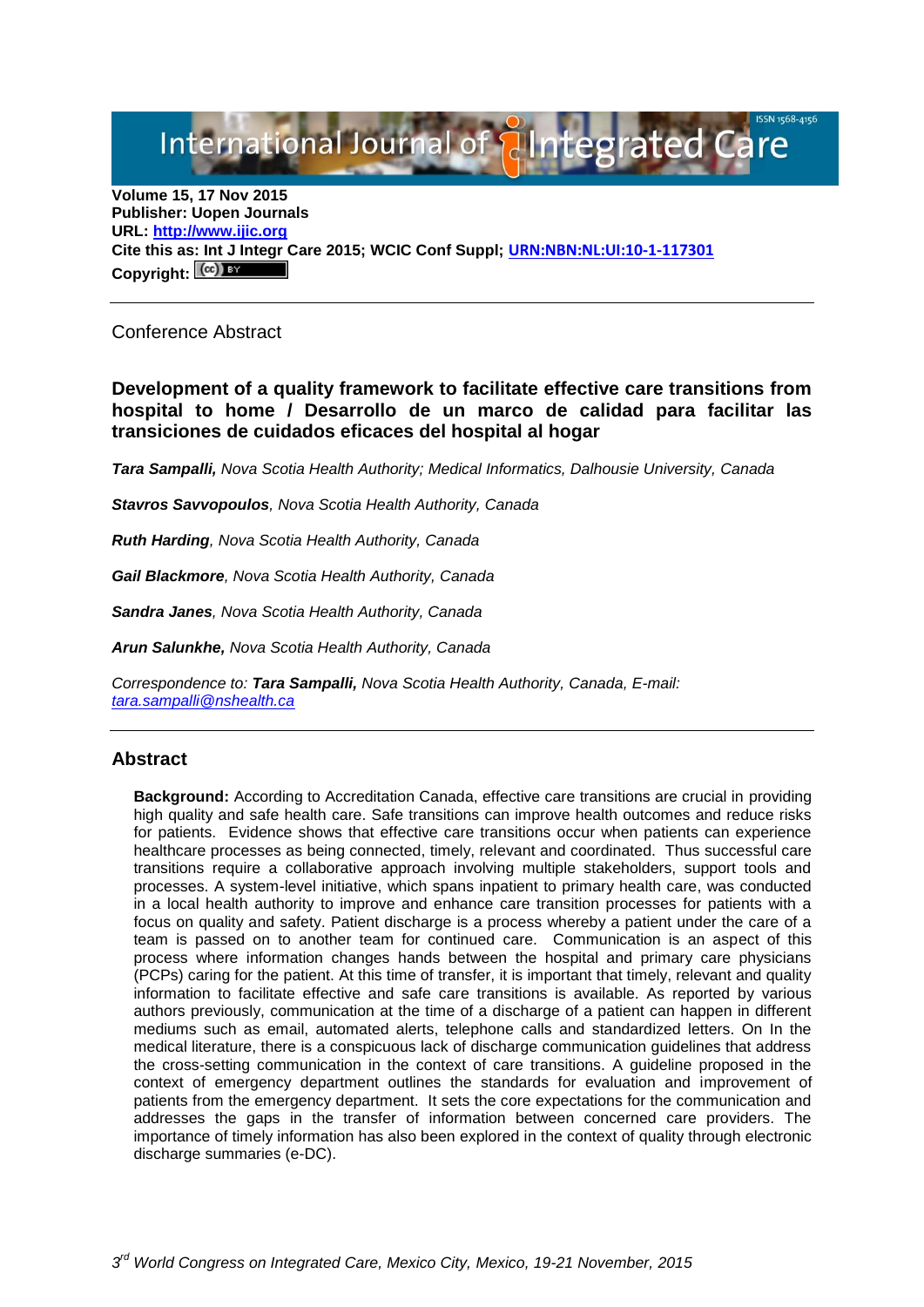**Methodology:** In a pilot implementation project, we developed and utilized an e-DC that had a risk assessment component with a built-in decision making function in a small group of hospital clinicians. This novel element prompts the user to communicate with the PCP upon discharge on reducing readmission rates and improved safety for high-risk patients. The early success of the pilot implementation project is considered to be a result of the collaborative efforts of organization leadership, clinicians and support departments (IT, e-Health, Pharmacy, Performance Excellence, Legal, District Medical Advisory Committee), PCPs and its alignment with organizational priorities, Accreditation Canada ROP's and Canadian Medical Protective Agency recommendations. Further improving the usability of the tool including and adapting features, integrating it with broader systems, applying a similar format to other transition points and adding standards for clinical coding are achievable short-term targets as we move to the desired state of a full electronic health record. However, despite the hope that the experience from the intervention is also an exercise of preparation for the organization to move closer to this goal, the same needs to be proven through research. Studying the effects of the e-DC intervention as a tool designed to improve the inherent discontinuity at the point of hospital discharge, will help determine if this or similar interventions should be adopted in other transition points and more hospitals. Recognizing a standard framework to assess quality of e-DCs is not available in the literature, we aim to develop a formal framework for quality driven by evidence and stakeholder feedback.

Towards this objective, we have developed a formal framework to assess criteria for quality of e-DCs using a triangulation methodology. The research steps towards these global objectives included: 1. Conducting an in-depth literature review to assess the current guidelines for quality of e-DCs 2. Developing a review criteria that includes scoring, ranking and other criteria driven framework for assessment of quality. 3. Applying the review criteria on e-DCs and non e-DCs in a retrospective chart review 4. Refining review criteria based on additional factors identified in chart review 5. Engaging key stakeholders through survey to validate and further refine quality review framework.

**Results:** We will present our quality framework for effective care transitions that has emerged from the review of evidence-based quality standards, feedback from key stakeholders (n=50) and from a retrospective chart audit process (n= 225). This quality framework will include guiding standards and tools for ongoing education and training of clinicians, set of criteria to assess quality of discharge summaries and a toolkit that will outline the quality dimensions in a user friendly format.

#### **Conference abstract Spanish**

**Antecedentes:** Según su Acreditación en Canadá, la transicion de cuidados eficaces son cruciales en la prestación de atencion de alta calidad y la para la atención sanitaria segura. Transiciones seguras pueden mejorar los resultados de salud y reducir los riesgos para los pacientes. La evidencia de muestra que las transiciones de cuidados eficaces se producen cuando los pacientes pueden experimentar procesos asistenciales conectados, oportunos, pertinentes y coordinados. Por lo tanto las transiciones exitosas de atención requieren un enfoque de colaboración entre las múltiples partes interesadas, herramientas de soporte y procesos. Una iniciativa a nivel de sistema, que se extiende por paciente hospitalizado a la atención primaria de la salud, se llevó a cabo en una autoridad local de salud para mejorar y potenciar los procesos de transición de cuidado para los pacientes con un enfoque en la calidad y la seguridad. El alta del paciente es un proceso mediante el cual se pasa un paciente de bajo cuidado de un equipo a otro equipo para la atención continua. La comunicación es un aspecto de este proceso donde la información cambia de manos entre el hospital y los médicos de atención primaria (PCP) para el cuidado del paciente. En este momento de la transferencia, es importante que la información sea oportuna, relevante y de calidad para facilitar las transiciones eficaces y estar seguros de que la atención este disponible. Como se informó anteriormente por varios autores, la comunicación en el momento de una descarga de un paciente puede suceder en diferentes medios, tales como el correo electrónico, alertas automatizadas, llamadas telefónicas y cartas estandarizadas. En la literatura médica, hay una falta evidente de las pautas de comunicación de descarga que se ocupan de la comunicación y configuración cruzada en el contexto de las transiciones de cuidado. Una pauta propuesta en el contexto del servicio de urgencias se describen y las normas para la evaluación y mejora de los pacientes del servicio de urgencias. En él se establecen las expectativas básicas para la comunicación y se ocupa de las lagunas en la transferencia de información entre los proveedores de atención que se trate. La importancia de la información